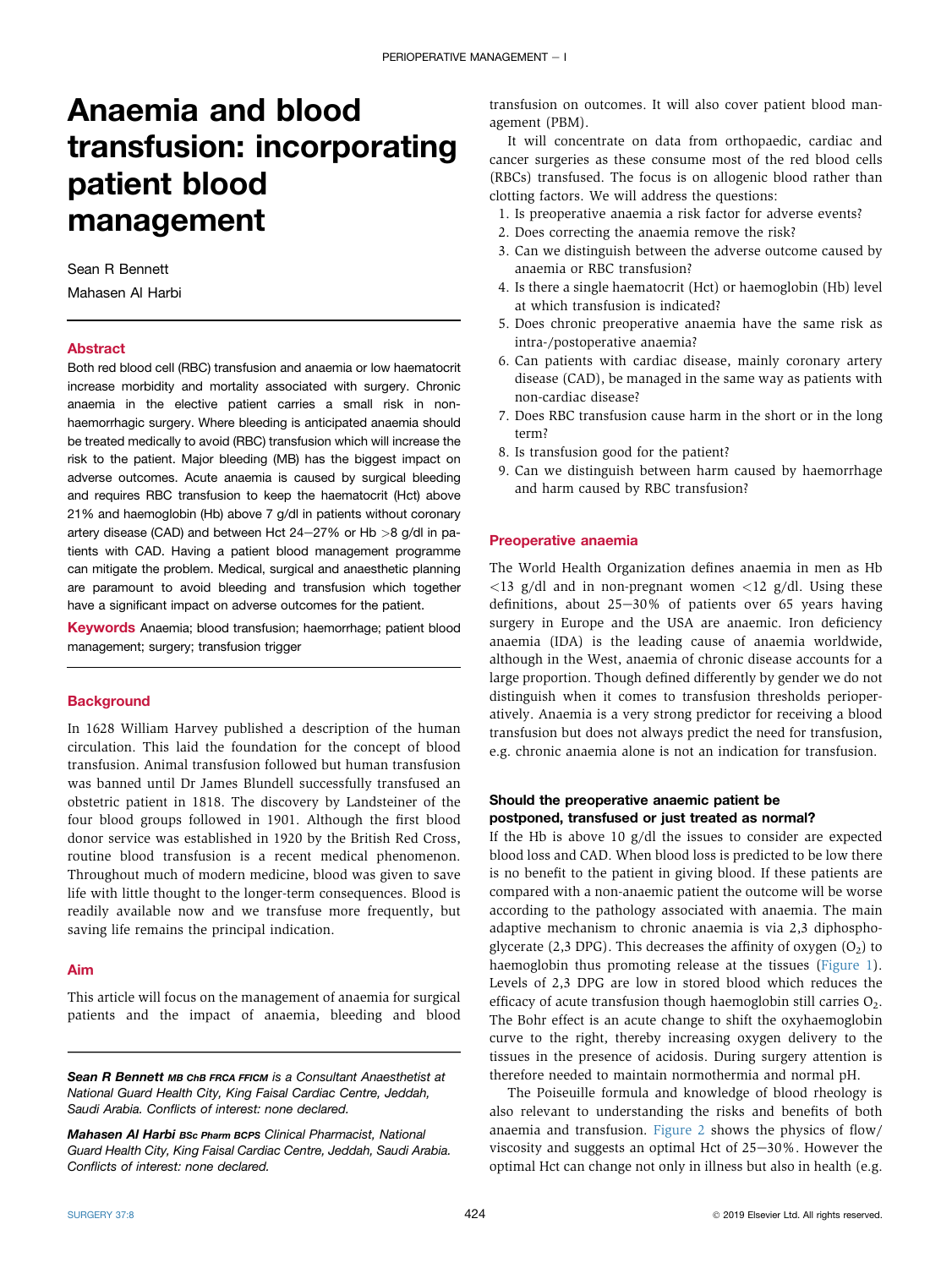<span id="page-1-0"></span>childhood, pregnancy) but also varies with different pathophysiology states.

Somewhat surprisingly, a lowest safe limit of Hb/Hct is not known. Information from healthy volunteer studies suggests that at a Hct of [1](#page-6-0)5% asymptomatic ECG changes occur,<sup>1</sup> while in cohort studies of Jehovah's witnesses, as Hct falls below 21% mortality increases, particularly with extreme acute anaemia (Hct below 10%), which was associated with 50% mortality<sup>[2](#page-6-0)</sup>

One major variable that alters acutely in major haemorrhage is cardiac output (CO) [\(Figure 3](#page-2-0)). A diminished oxygen supply will increase CO. This adaptive mechanism can increase  $O<sub>2</sub>$ carrying capacity fourfold or fivefold at the expense of increasing myocardial  $O<sub>2</sub>$  demand, which explains why the threshold for patients with CAD is higher and why fit young patients without CAD can survive extreme anaemia (e.g. Hct of 7%).

In the elective patient the need for preoperative intervention should therefore be based on an estimate of whether expected blood loss will cause organ hypoxia and ischaemia. Anaemia is a marker for many diseases and should always be investigated before treatment is started. Anaemia should if possible, be corrected preoperatively.

Preoperatively there are usually three treatment options.

- 1. Iron alone. About half of anaemic patients will have measurable IDA. Many of the rest, having anaemia of chronic disease, will have functional IDA. It has been shown that many of these patients will respond to iron therapy. Unfortunately, oral iron is poorly tolerated, and intravenous is more reliable (see below).
- 2. Iron plus erythropoietin (EPO). Within 5 days of treatment, EPO will cause red cell proliferation. It has been shown to increase Hb and reduce transfusion in cardiac and orthopaedic surgery but not colorectal surgery. There are safety





concerns with cancer and thrombotic events. Many dialysis patients will be on EPO. For a general surgical population, its use should be considered on an individual basis. Supplemental iron (and possibly folate/B12 in selected cases) is required.

3. Blood transfusion. Giving packed red blood transfusion preoperatively is currently the most common method for treating preoperative anaemia. It can correct anaemia immediately before surgery. There is some correction of 2,3 DPG, temperature, potassium and pH but volume overload is possible.

Current UK 'National Patient Blood Management' recommendations for treating preoperative anaemia include iron and PBM, but not EPO.<sup>[3](#page-6-0)</sup>

# Risk associated with preoperative anaemia

Multiple large studies demonstrate that anaemia is an independent risk factor for poor outcomes, including death, wound infections, thrombosis, and multiple organ dysfunction.[4](#page-6-0)

Does treating preoperative anaemia reduce the risk?: studies in cardiac and non-cardiac patients show preoperative treatment with iron and EPO not only increases preoperative Hb but also reduces transfusion and morbidity compared to non-treated patients.<sup>[5,6](#page-6-0)</sup>

# Anaemia with or without blood transfusion

A number of studies have shown that generally, in both the short and long term, moderate to severe anaemia is independently associated with worse outcomes. Preoperative anaemia is a significant risk in determining long term survival. Mild anaemia without transfusion has the same outcome as for non-anaemic patients. [Figure 4](#page-3-0) shows that the requirement for perioperative transfusion increases the risk at every level of anaemia. This  $effect<sup>6</sup>$  $effect<sup>6</sup>$  $effect<sup>6</sup>$  is particularly seen in cancer surgery. Anaemia and blood transfusion increase adverse events but the impact of bleeding is difficult to separate out, and outcomes in general are worse than those seen non-cancer surgery.<sup>[7,8](#page-6-0)</sup> The same principles for blood management apply. Tumour recurrence does not seem to be affected by transfusion.

## Acute anaemia during surgery

As a general principle, the best outcomes are seen in patients without anaemia who are not transfused. Adaptive<sup>[9](#page-6-0)</sup> responses to chronic anaemia may allow patients to tolerate anaesthesia and surgery, but the margins for safe acceptable blood loss will be reduced. Operating on patients who require transfusion during surgery will expose them to increased risk. Allowing them to become anaemic before transfusing is an additive risk.

At some point, ischaemic risk outweighs the risk from RBC  $transfusion - this should be regarded as the transition threshold.$ 

Acute anaemia is caused by haemorrhage and is a dynamic situation. The Hct should not reach critical levels before transfusion is started. Clinical skill and judgement are required to assess the situation. The Hct should be checked before giving blood. Volume replacement with crystalloid/colloids should be proportionate to maintain normovolaemia which is an important part of the acute response to increase cardiac output ([Figure 3](#page-2-0)).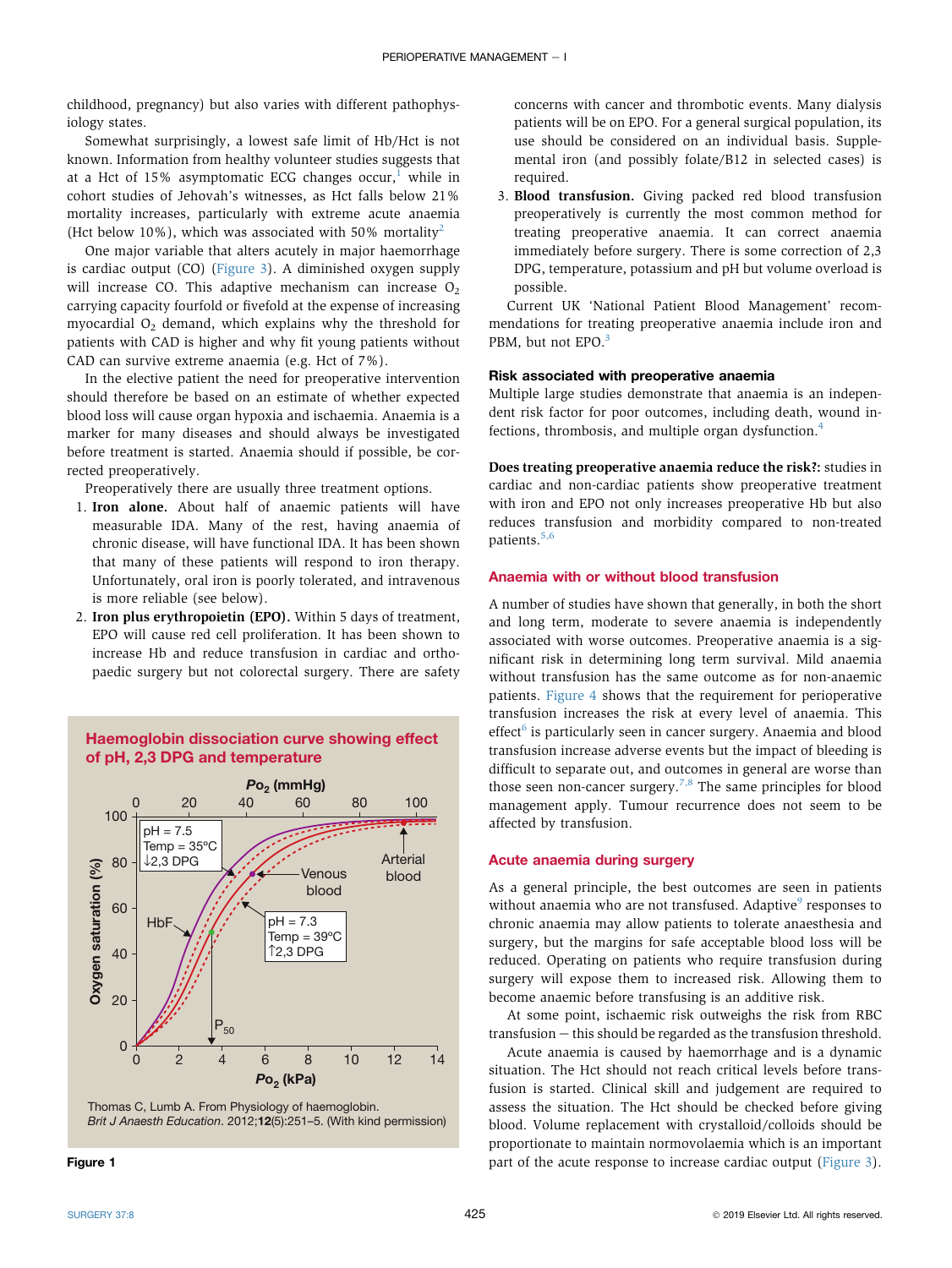<span id="page-2-0"></span>

# Figure 2

When blood loss is controlled and measurable a simple calculation as in [Figure 5](#page-3-0) can be used as a guide to how much allowable blood loss is required to produce a given Hct. At this point the Hct can be checked and a transfusion decision made. The example shows that significant amounts of blood can often be lost if normovolaemia is maintained.

The UK Blood Transfusion Service and the American Association of Blood Banks guidelines recommend transfusion should be considered if the haemoglobin is 8 g/dl or lower. Jehovah's Witness patients can survive extreme anaemia (Hb of  $\langle 5 \text{ g/dl} \rangle$ , although such extreme anaemia carries high morbidity and mortality.

# Relative impacts of acute anaemia, haemorrhage or blood transfusion

Anaemia and blood transfusion both have risks. Major bleeding also poses risk to patients. It is difficult to disentangle the relative risks of MB and blood transfusion. The TITRe2 and TRICS studies compared transfusion thresholds of around 7.5 g/dl (restrictive) and  $9-9.5$  g/dl (liberal) in perioperative cardiac patients. In the TITRe2 study, there was some transfusion benefit in the liberal group, although this study was limited to postoperartive transfusion only. The more recent and extensive TRICS study $10$ (perioperative practice with longer follow-up) showed no benefit in a liberal transfusion strategy. Overall, recommendations are that a restrictive policy (Hb 7.5 g/dl or Hct 23%) is safe in cardiac surgical patients.

#### Does patient age matter?

A number of studies into the relationships between patient age and transfusion outcomes have produced conflicting results. At present, insufficient information is available to use different transfusion thresholds based on age alone.

# **Haemorrhage**

Data from the UK National Cardiothoracic Surgical database show that blood loss greater than 1000 ml and blood transfusion of greater than two units were associated with worse outcomes than lower losses or no transfusion, even for urgent cases.

Major bleeding and transfusion have an additive effect on poor outcomes ([Figure 6](#page-4-0)).<sup>[11](#page-6-0)</sup> This is linked to disease severity and surgical techniques. Also acute blood loss, even if the volume is not enough to drop the Hct to threshold levels, can cause harm in itself.

# Do we transfuse at a fixed Hct/Hb trigger?

Although epidemiological Hct/Hb triggers are widely used especially when monitoring is limited, physiological end-points



Figure 3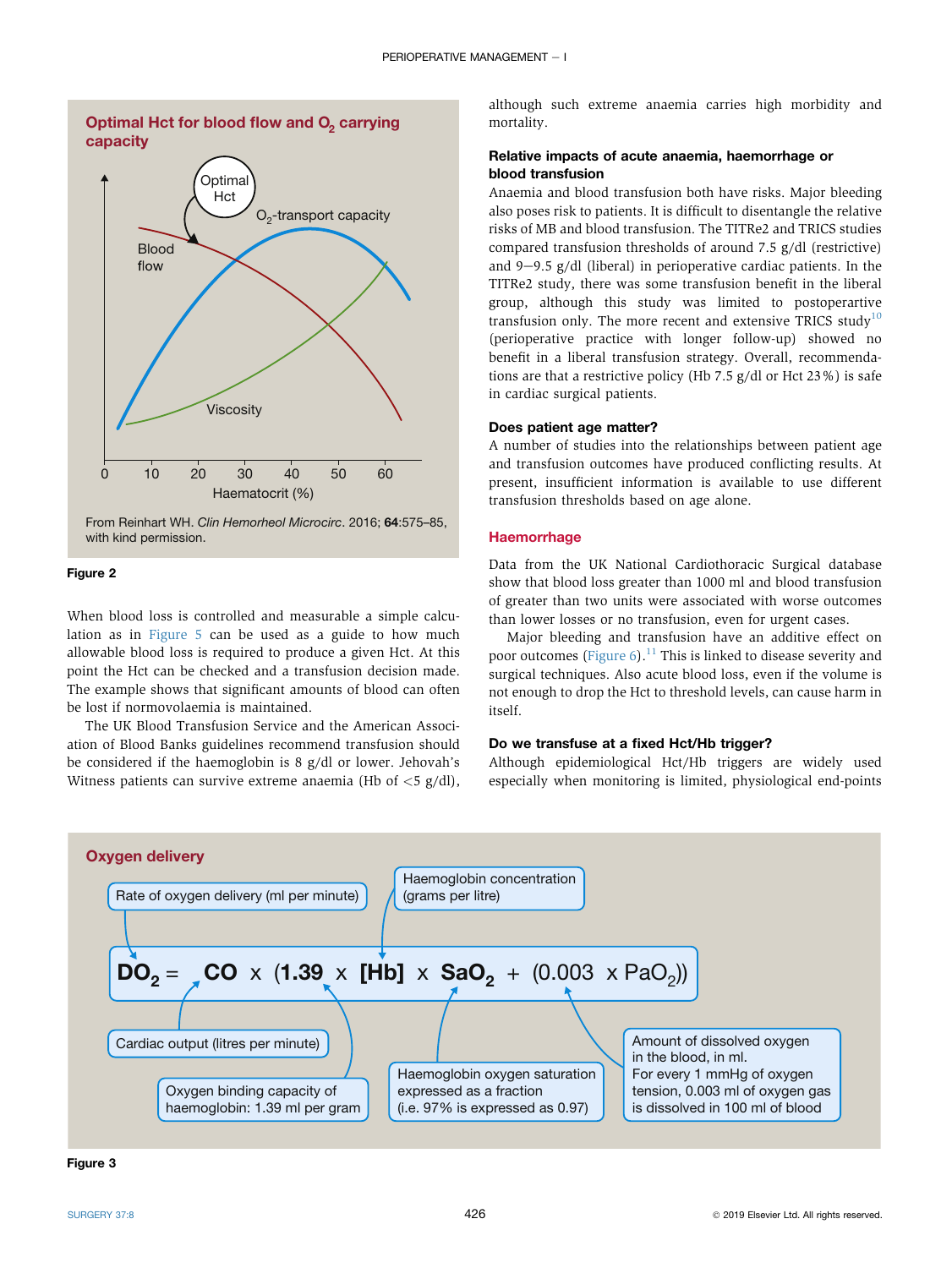<span id="page-3-0"></span>

Figure 4

# **Formula and calculation to estimate allowable blood loss**

 $\boldsymbol{\mathsf{Allowable~blood~loss}} = \mathsf{BV} \times (\mathsf{Hct}_\mathsf{i} - \mathsf{Hct}_\mathsf{i})$ Hct<sub>i</sub> = Initial haematocrit Hct<sub>t</sub> = Target haematocrit Blood Volume (BV) = weight (kg) x 75 ml Hct. Example: Allowable blood loss = (70 x 75) x (40<sub>i</sub> – 27<sub>t</sub>)

 $Hct_{i} = 40\%$   $Hct_{t} = 27\%$  BV = 70 kg x 75 ml **Allowable blood loss** = 1700 ml  $40<sub>i</sub>$ 

## Figure 5

may help to identify the exact trigger for an individual patient. Perioperatively, most blood is given based on measured Hb/Hct and witnessed bleeding, not on any other objective signs. Based on multiple studies and expert consensus statements, recom-mended transfusion triggers are currently<sup>[12](#page-6-0)</sup>

- $\bullet$  Hb 8-10 g/dl or Hct 25-30% in patients with cardiac disease.
- $\bullet$  Hb 7-8 g/dl or Hct 21-24% in non-cardiac patients.

# Physiological end-points that help with individual patients to avoid ischaemic injury

Over the years, multiple monitoring devices have been used to estimate blood volume, fluid responsiveness, blood loss, and tissue perfusion or oxygenation. Each device has strengths and weaknesses, but there is no single monitor that reliably allows clinicians to routinely determine the exact physiology of, and best management for, an individual patient is. Clinical judgements are therefore based on a combination of tools. Some of the monitoring systems currently used to help assess perfusion and oxygen delivery (and therefore need for transfusion) are listed in [Table 1](#page-4-0).

#### Patient blood management

A preoperative haemoglobin (Hb) level of  $\langle 12 \rangle$  g/dl can triple the risk of RBC transfusion. Thus, correcting preoperative anaemia to a Hb>12 g/dl is important. Low Hb is a modifiable risk factor for RBC transfusion. All patients at risk of blood loss during surgery should be entered into a PBM programme. Key principles of PBM (known as the three pillars) are: (1) optimizing the patient's own blood elements including red cell mass; (2) minimizing the patient's blood loss and bleeding; and (3) optimizing anaemic tolerance.

### Preoperative period

Patients should be assessed at least 30 days prior to surgery to detect and treat the underlying cause of anaemia (most commonly IDA or anaemia of chronic disease). Severe anaemia is a relative contraindication for elective surgery and should be corrected.

Drugs that effect haemostasis: patients should have a multidisciplinary review to weigh the risks and benefits of suspending therapy. There are likely to be institution specific differences between detailed management. See [Table 2](#page-5-0) for one example.

Pharmacological treatment of anaemia: Iron: perioperative iron administration can reduce the degree of anaemia and reduce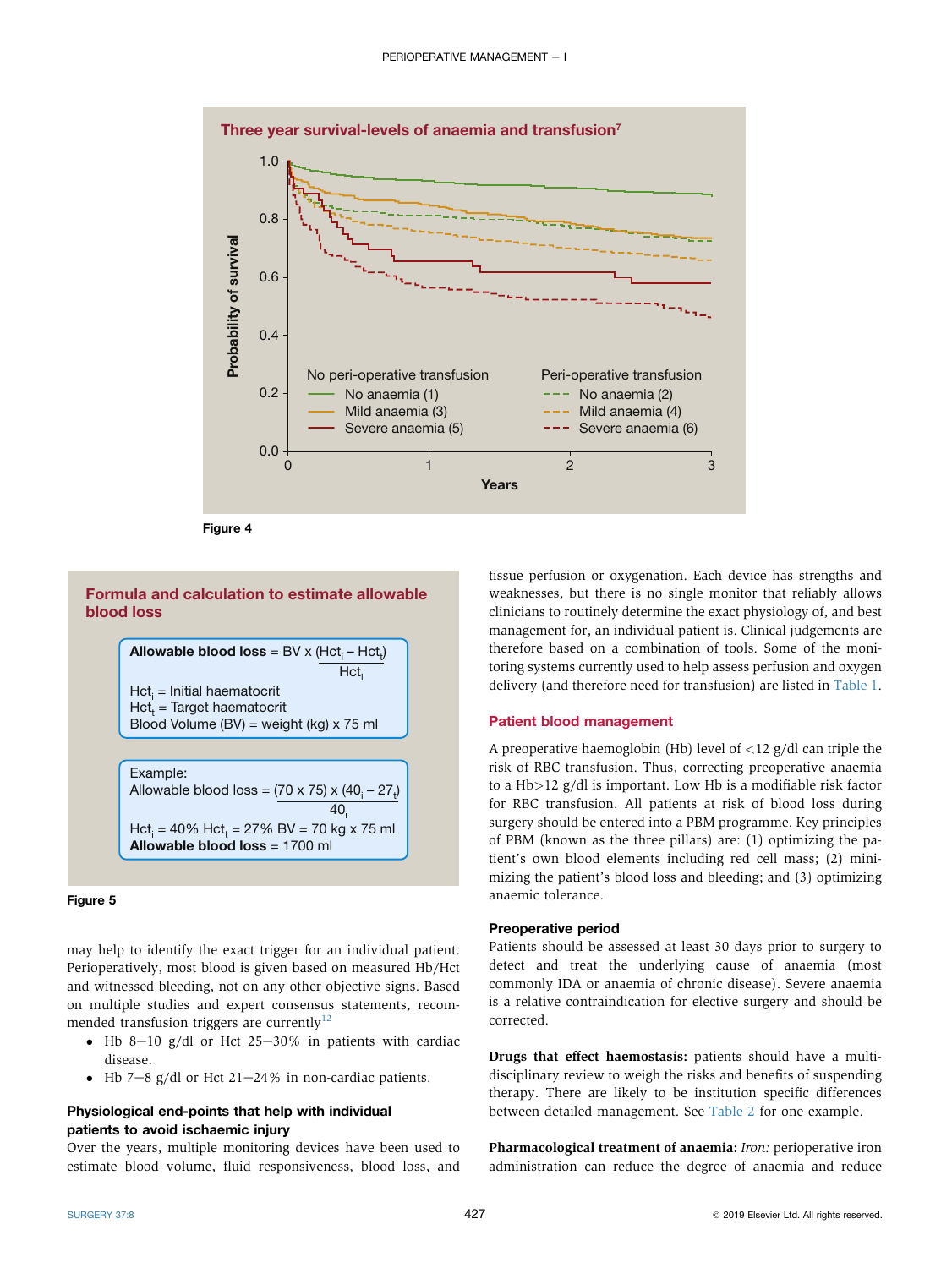<span id="page-4-0"></span>

Figure 6

transfusion. The effect is greatest in those with more severe anaemia. [Table 3](#page-5-0) shows indications for Iron administration in the perioperative period.

Oral or intravenous iron?: The choice between IV and PO depends on the clinical situation, availability and cost. Problems with severe toxic reactions and anaphylaxis initially limited the

# Monitoring perfusion and oxygen delivery

| <b>Parameter</b>                      | <b>Details</b>                                                                                 | <b>Notes</b>                                                                                                                                       |
|---------------------------------------|------------------------------------------------------------------------------------------------|----------------------------------------------------------------------------------------------------------------------------------------------------|
| ScVO <sub>2</sub>                     | Saturation of mixed<br>venous blood in SVC.                                                    | Trending values $<$ 60%<br>usually denotes<br>impaired oxygen<br>delivery. Transfusion<br>may help if Hb/Hct low.                                  |
| Serum lactate                         | Level of lactate in<br>arterial or venous blood perfusion rather than                          | Represents inadequate<br>oxygenation. No direct<br>link with transfusion<br>requirement                                                            |
| Arterial acidosis                     | pH/base deficit in<br>arterial blood                                                           | Non-specific indicator of<br>poor perfusion                                                                                                        |
| Regional cerebral<br>oxygenation SrO2 | Regional O2 supply/<br>demand for brain. Can<br>be measured with non-<br>infrared spectroscopy | Value $<$ 57% during<br>Cardiopulmonary<br>bypass may indicate<br>impaired oxygen<br>delivery. May be used as<br>part of a transfusion<br>protocol |

Table 1

use of parenteral iron, but newer formulations are safer, e.g. iron sucrose, iron carboxymaltose. Oral iron is cheap and effective but the side effects cause poor compliance. Hepcedin is a regulatory hormone responsible for iron absorption. It is up-regulated in many inflammatory and bowel conditions which reduce iron absorption and availability.

Oral iron, even 30 days preoperatively is less effective than parental iron, given 10 days preoperatively. Parenteral iron allows full-replacement in one or two doses, depending on the product [Table 4](#page-5-0). In contrast, it has been estimated that the maximum amount of oral iron that can be absorbed is 25 mg/ day. Parental iron given nearer the time of surgery will help with recovery but less effective in reducing intraoperative transfusion.

The use of parenteral iron in acute infection is not recommended.

EPO in perioperative period: EPO can be used to optimize autologous donation and particularly in patients for elective surgery with a rare blood group, transfusion refusal or difficult alloimunization. However, it can increase thrombotic risk, and may shorten overall survival and increased risk of tumour progression or recurrence. Various treatment regimens have been described depending on the surgery involved.

Non-pharmacological treatment: Blood conservation strategies can be used to minimize RBC transfusion. Acute normovolaemic haemodilution (ANH) and preoperative autologous donation (PAD) are possible, but have a number of limitations which make them unsuitable for widespread routine use.

# Intraoperative period

Pharmacological techniques and haemostatic agents: antifibrinolytics such as tranexamic acid or epsilon-aminocaproic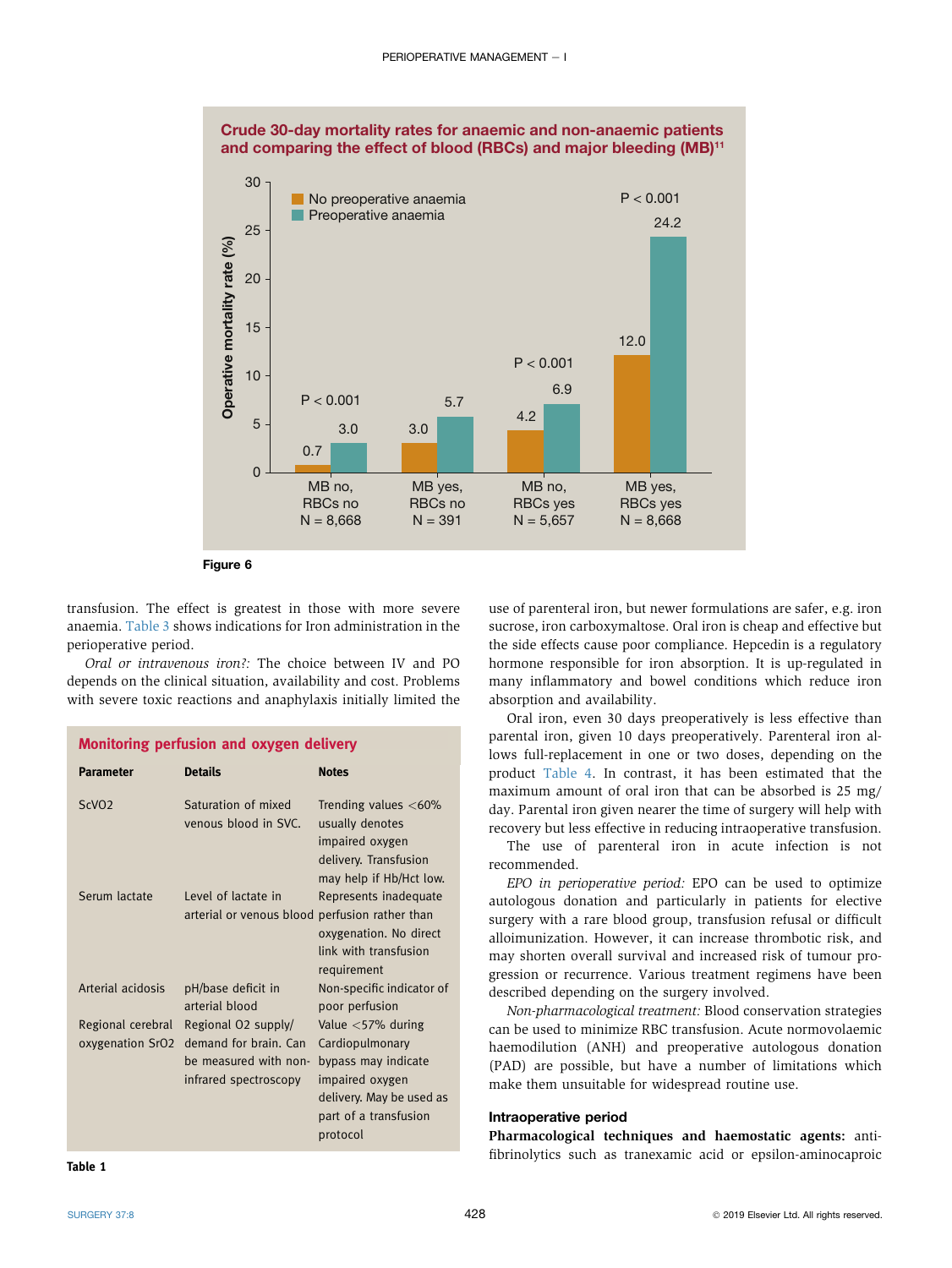<span id="page-5-0"></span>

| <b>Medication name</b>                 | Cardiac surgery<br>preoperative hold                 | In non-cardiac surgery<br>preoperative hold | For urgent surgery (reversal)            |
|----------------------------------------|------------------------------------------------------|---------------------------------------------|------------------------------------------|
| Antiplatelet                           |                                                      |                                             |                                          |
| Aspirin                                | To continue                                          | 7 days                                      |                                          |
| Clopidogrel                            | 5 days                                               | 7 days                                      | FFP can be used                          |
| Prasugrel                              | 7 days                                               | $10 \text{ day}$                            |                                          |
| Ticagrelor                             | 3 days                                               | 5 days                                      |                                          |
| Anticoagulant                          |                                                      |                                             |                                          |
| Warfarin                               | 5 days                                               |                                             | Vitamin $K^+(2-5mg)$ , PCC               |
| <b>DOAC</b>                            | 48 h for major surgery, 24 h for minor surgery (with |                                             | • PCC for all <sup>13</sup>              |
|                                        | normal renal function)                               |                                             | Idarucizumab for dabigatran<br>$\bullet$ |
|                                        |                                                      |                                             | Andexanet alfa for others<br>$\bullet$   |
| Unfractionated heparin                 | 2-6 h for IV, 12-24 h for SC                         |                                             | Protamine                                |
| Enoxaparin                             | 24 h prior to surgery                                |                                             | Protamine (partially)                    |
| Others                                 |                                                      |                                             |                                          |
| Selective Serotonin reuptake inhibitor | Discontinue therapy three weeks prior to surgery in  |                                             |                                          |
|                                        | patients undergoing high-risk procedures             |                                             |                                          |
| <b>NSAIDS</b>                          | For short acting (e.g ibuprofen) discontinue 24 h    |                                             |                                          |
|                                        | For long acting discontinue at least 3 days prior to |                                             |                                          |
|                                        | surgery                                              |                                             |                                          |

DOAC, direct oral anticoagulant (e.g. apixaban, rivaroxaban, dabigatran); IV, intravenous; SC, subcutaneous; NSAID, non-steroidal anti-inflammatory drug; PCC, prothrombin complex concentrate; FFP, fresh frozen plasma.

# Table 2

# Indications for iron administration in the perioperative period

- $\bullet$  In iron deficiency anaemia with suboptimal iron store (ferritin <100 mcg/L) or where significant blood loss is expected
- In anaemia of chronic disease oral (PO) or IV iron can be given in conjunction with EPO- see below
- early PO iron therapy is not clinically effective in postoperative anaemia. Routine use is not recommended

#### Table 3

acid can be used preoperatively, intraoperatively and postoperatively. Regimes vary with type of surgery. Topical agents (e.g. fibrin glue) may also reduce transfusion requirements.

Operating room techniques: meticulous surgical technique (including laparoscopic, thoracoscopic and robotic approaches) are a key factor in reducing perioperative transfusion. Hypotensive anaesthesia, adequate intraoperative warming, intraoperative cell salvage, point of care testing (e.g. thromboelastography) and active coagulopathy management can also reduce transfusion requirements.

#### Postoperative period

Up to 90% of patients undergoing major surgery become anaemic postoperatively. Postoperative blunted erythropoiesis is a key factor, in addition to haemodilution, nutritional deficiency and pharmacological interaction. Management of anaemia in the postoperative period includes monitoring and treatment with IV

| <b>IV</b> iron preparations |                                     |                                                                                                 |                                                                                    |  |  |
|-----------------------------|-------------------------------------|-------------------------------------------------------------------------------------------------|------------------------------------------------------------------------------------|--|--|
|                             | <b>Iron sucrose</b>                 | <b>Ferric carboxymaltose</b>                                                                    | Iron dextran                                                                       |  |  |
| Dose                        | Multiple doses of<br>$200 - 300$ mg | $>$ 50 kg: 750 mg IV x2 doses, min 7 days apart<br><50 kg: 15 mg/kg IV x2 doses mi 7 days apart | Multiple doses of 100 mg or single dose<br>1000 mg (in 250 ml saline) over 1 hour. |  |  |
| Maximum per<br>dose         | $500$ mg                            | $1000$ mg                                                                                       | $1000$ mg                                                                          |  |  |
| Test dose                   | Not required                        | Not required                                                                                    | Required                                                                           |  |  |

Table 4